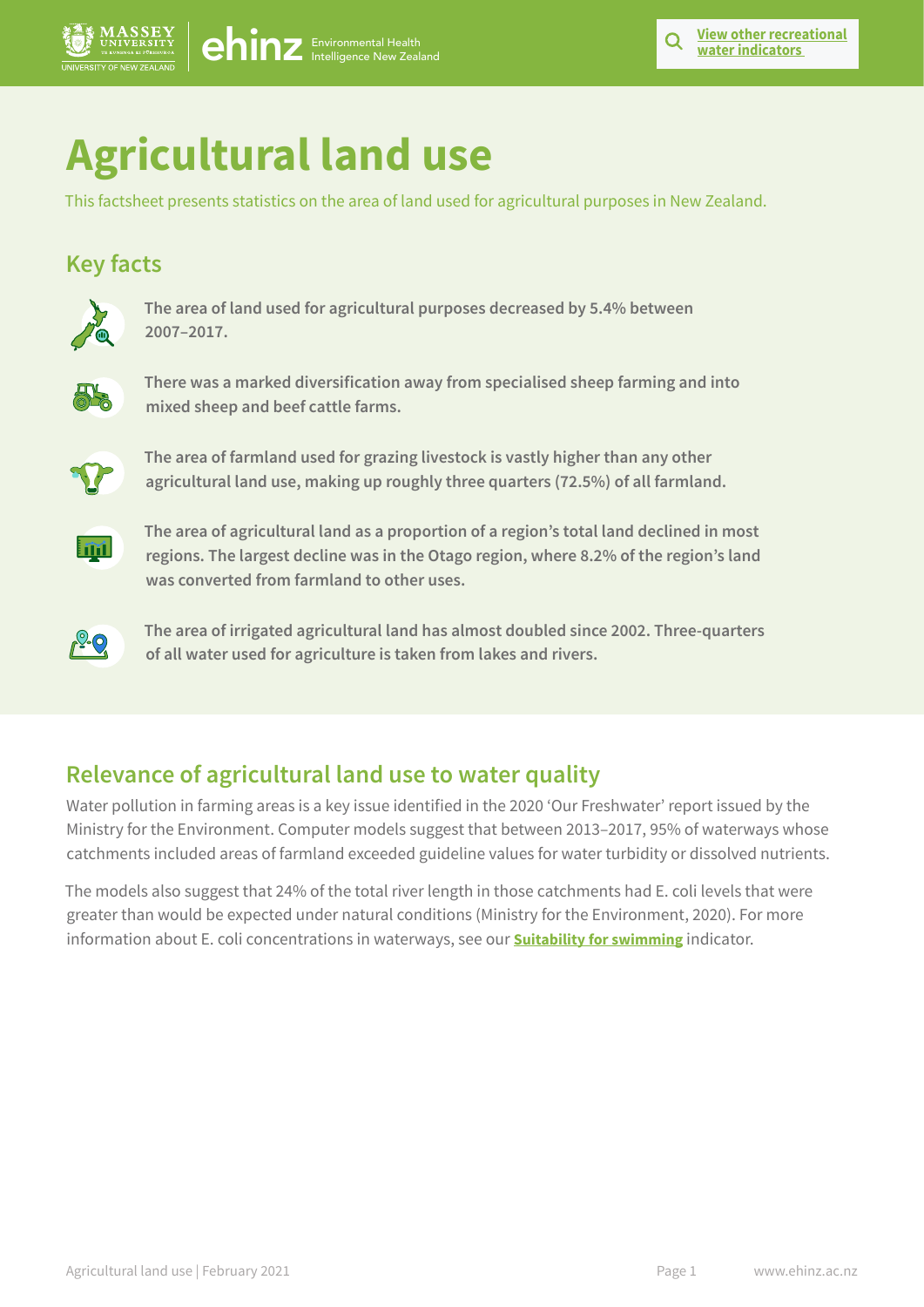## The total area of farmland has slightly reduced

Between 2007–2017, the area of land in New Zealand used for agricultural purposes decreased by 5.4%, an area equivalent to 800,490 hectares (Figure 1).



#### **Figure 1: National area of agricultural land, 2007, 2012 & 2017**

**Source:** Statistics New Zealand

The bulk of the decline was in the Canterbury and Otago regions (Figure 2), which account for 70.6% of the decline between them (with a reduction of 339,925 and 255,237 hectares respectively).



#### **Figure 2: Area of farmland, by region, 2007 & 2017**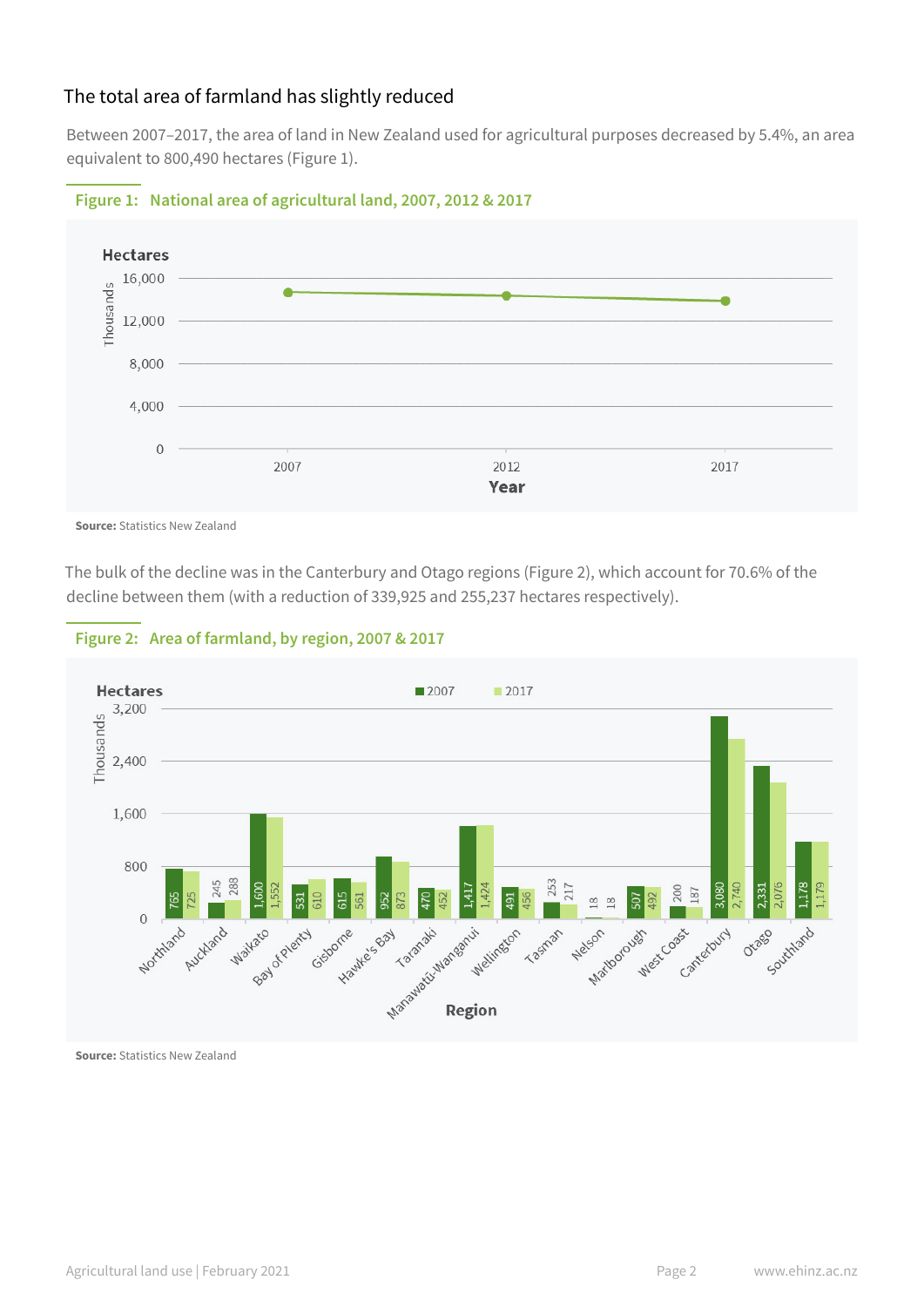## Half of New Zealand's land area is used for farming

Agricultural land makes up at least 50% of the area of almost all regions (Figure 3). Consequently, New Zealand uses a little over half of its entire land area for agricultural purposes. Though most regions experienced a reduction in agricultural land between 2007–2017, farmland expanded in a few regions. Notable expansions occurred in Auckland and Bay of Plenty, where an additional 8.6% and 6.5% (respectively) of the region's land area was converted to farmland. The largest decline was in the Otago region, where 8.2% of the region's land was converted from farmland to other uses.





**Source:** Statistics New Zealand

## Specialised sheep farming has declined, cattle farming has expanded

Between 2007 and 2017, the area of farmland used exclusively for sheep farming decreased by an area equivalent to 29% of all farmland (Figure 4). The number of sheep farmed in New Zealand also declined by around a third during that period, suggesting sheep are not being farmed more intensely given the smaller area. The agricultural sector's diversification away from specialised sheep farming is indicated by the area of mixed sheep & beef farming quadrupling between 2007 and 2017.

From an environmental perspective, a given weight of cattle tends to have a greater impact on their environment than an equivalent weight of sheep owing to their greater mass, higher feed requirements and increased output of waste in the form of faecal matter and methane emissions.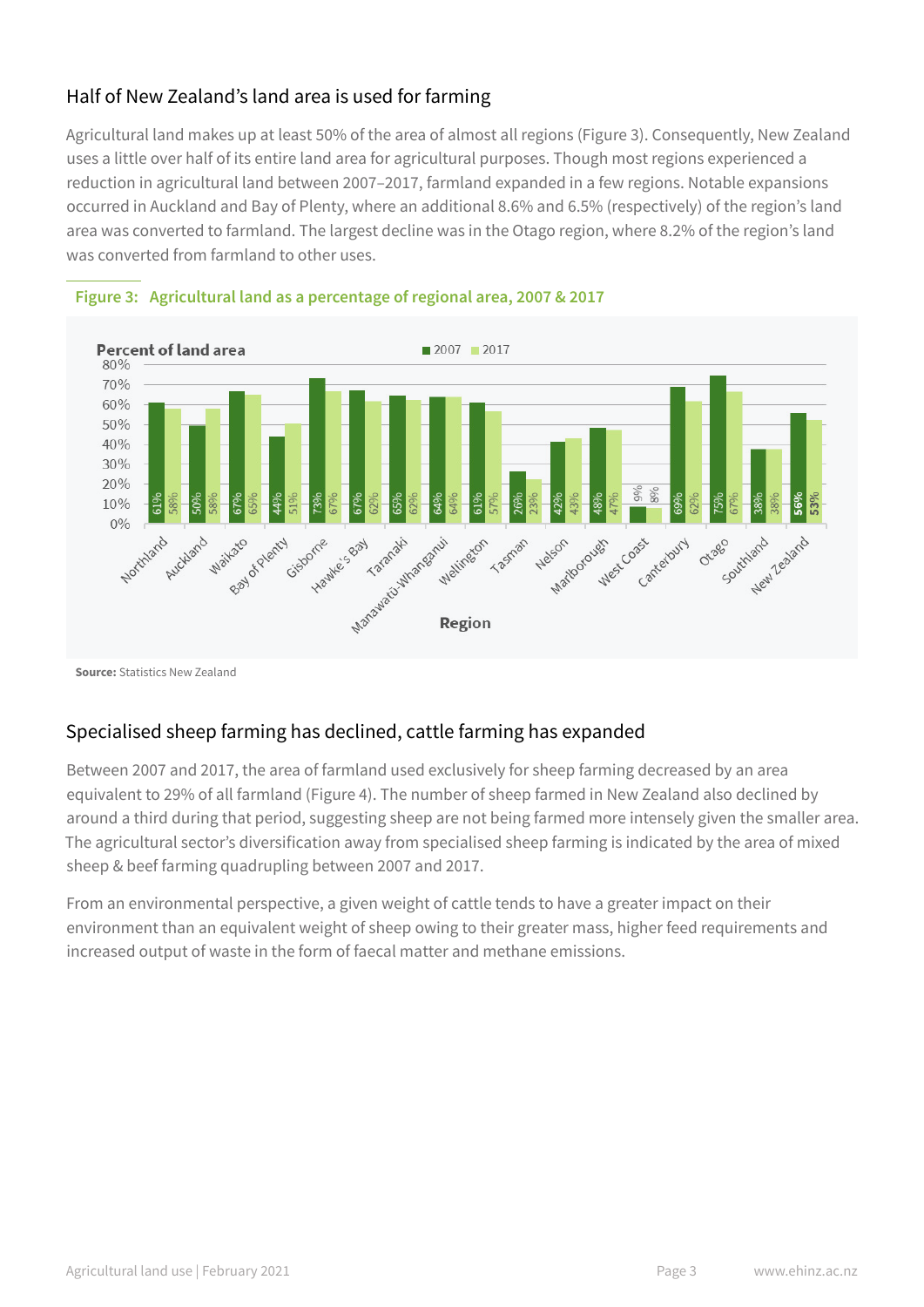#### **Figure 4: Allocation of farmed area, by farm type, 2007–2017**



## The area of grazing land is declining

Most of the reduction in farmland relates to a decline in the area of grassland, tussock and danthonia used for grazing livestock (a decline of 392,000ha and 508,000ha respectively). However, grazing land still accounts for 72.5% of all farmland in New Zealand. While grazing land declined, some of the less common types of land use expanded. The most notable increase was the area planted with grain seed and fodder crops, which grew by 33.5% (124,000ha) between 2007 & 2017. The area of mature native bush growing on agricultural land also increased by 5.7% (26,000ha) (Figure 5).



#### **Figure 5: Agricultural land use, by type, 2007–2017**

**Note:** 'Plantation of exotic trees' includes harvested areas awaiting restock, and areas that have not yet been harvested.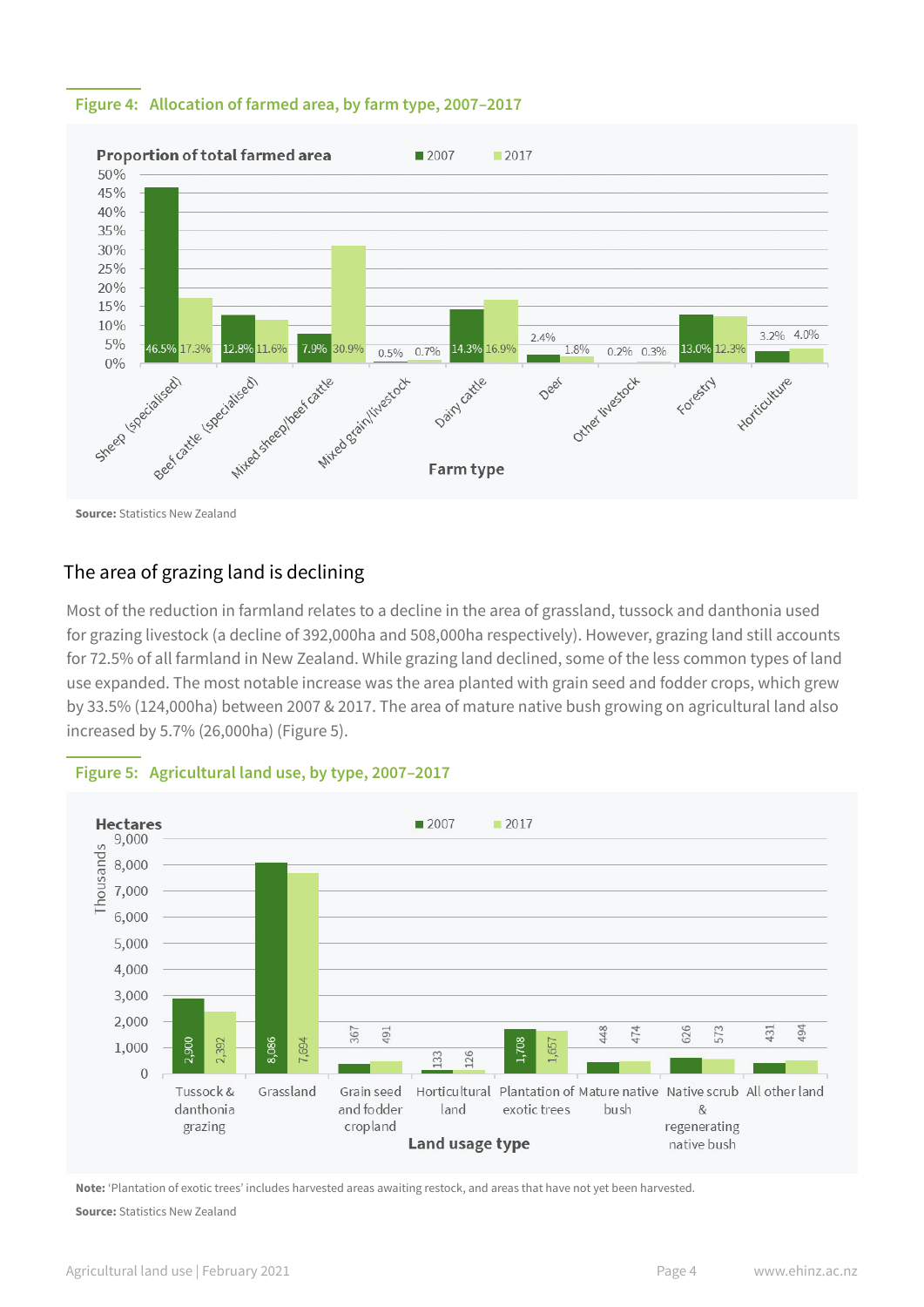## The area of irrigated land increased in all regions

Irrigating agricultural land can place pressure on recreational water bodies by increasing the runoff of agricultural chemicals or faecal pollutants from the land into the water. Between 2002 & 2017, the area of irrigated agricultural land almost doubled from 384,152 to 746,739 hectares, an increase of 94%. Around 84% of all irrigated land is in the South Island, primarily in the Canterbury and Otago regions (Figure 6), accounting for 64% and 13% of the total area respectively.



#### **Figure 6: Area of irrigated land, 2002 & 2017**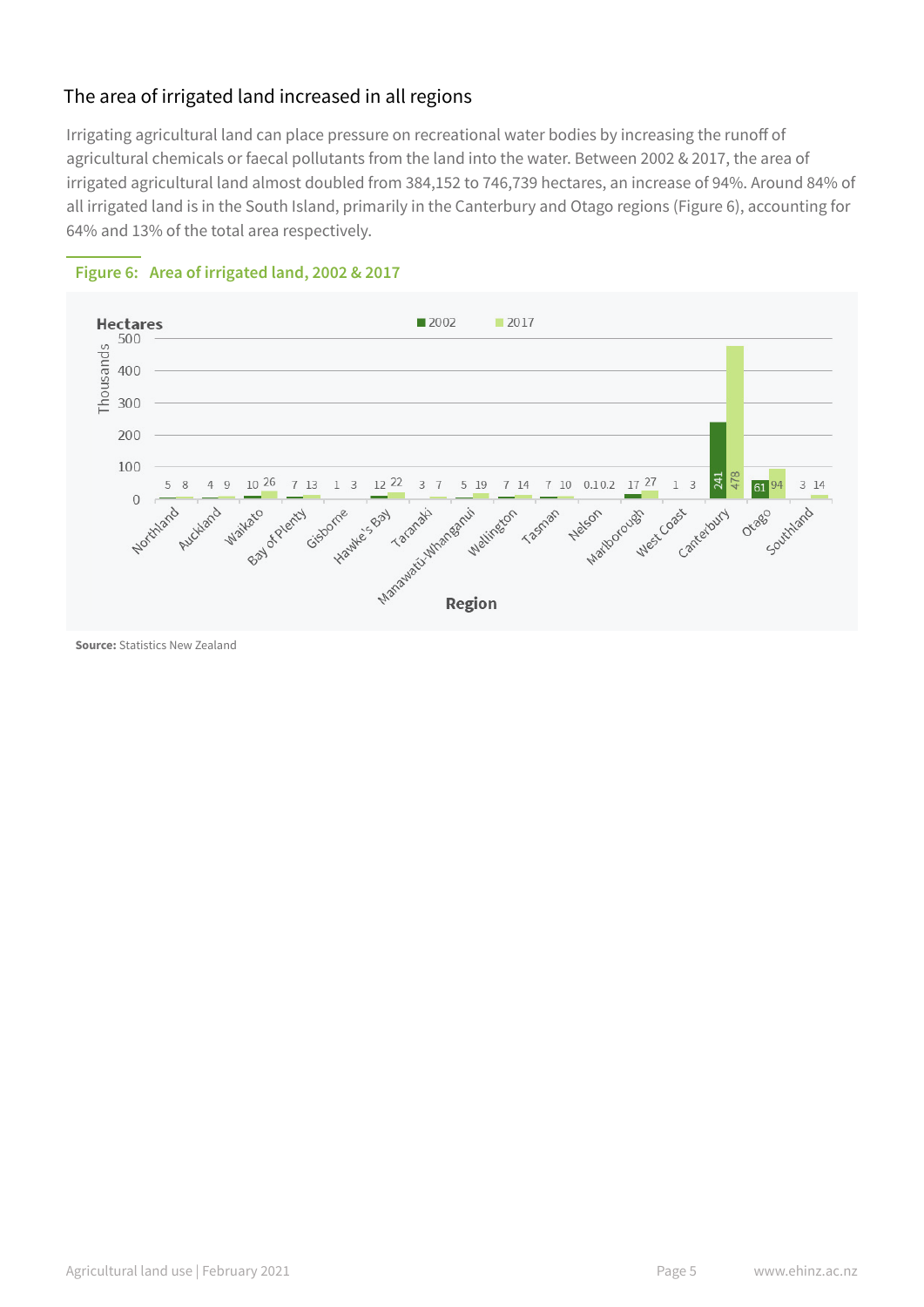Measured by volume, surface water (i.e. water from rivers & lakes) provides 73% of all consented freshwater takes for agricultural use (Table 1), most of which is used for irrigation. Surface water takes can affect the speed and volume of water flow in rivers from which water is taken, which in turn can affect the water quality within these waterways. River flow helps to disperse pollutants such as toxic algae and bacteria, so reduced flow can lead to build-ups of these contaminants.

| <b>Region:</b>                                    | Northland | Auckland | Waikato | Bay of Plenty | Gisborne | Taranaki | Manawatū-<br>Whanganui | Hawke's Bay | <b>Wellington</b> | Tasman | Marlborough | West Coast | Canterbury | Otago         | Southland | New Zealand |
|---------------------------------------------------|-----------|----------|---------|---------------|----------|----------|------------------------|-------------|-------------------|--------|-------------|------------|------------|---------------|-----------|-------------|
| Maximum<br>consented<br>take                      | 67.7      | 15.2     | 105.5   | 7.3           | 33.3     | 67.1     | 290.1                  | 301.6       | 153.5             | 53.1   | 286.8       | 169.2      |            | 5443.6 1188.5 | 61.0      | 8243.4      |
| Max.<br>consented<br>take from<br>surface water   | 37.9      | 2.1      | 83.0    | 2.1           | 21.8     | 63.0     | 212.2                  | 63.0        | 97.7              | 29.5   | 222.8       | 169.2      |            | 3866.9 1115.7 | 9.4       | 5996.3      |
| Surface<br>water as<br>percentage<br>of max. take | 56%       | 14%      | 79%     | 29%           | 65%      | 94%      | 73%                    | 21%         | 64%               | 56%    | 78%         | 100%       | 71%        | 94%           | 15%       | 73%         |

## **Table 1: Consented annual freshwater takes for agricultural purposes, by region, 2017/18 (shown in billions of litres)**

**Note:** This graph reflects the maximum quantity of water permitted to be taken, not the amount actually used.